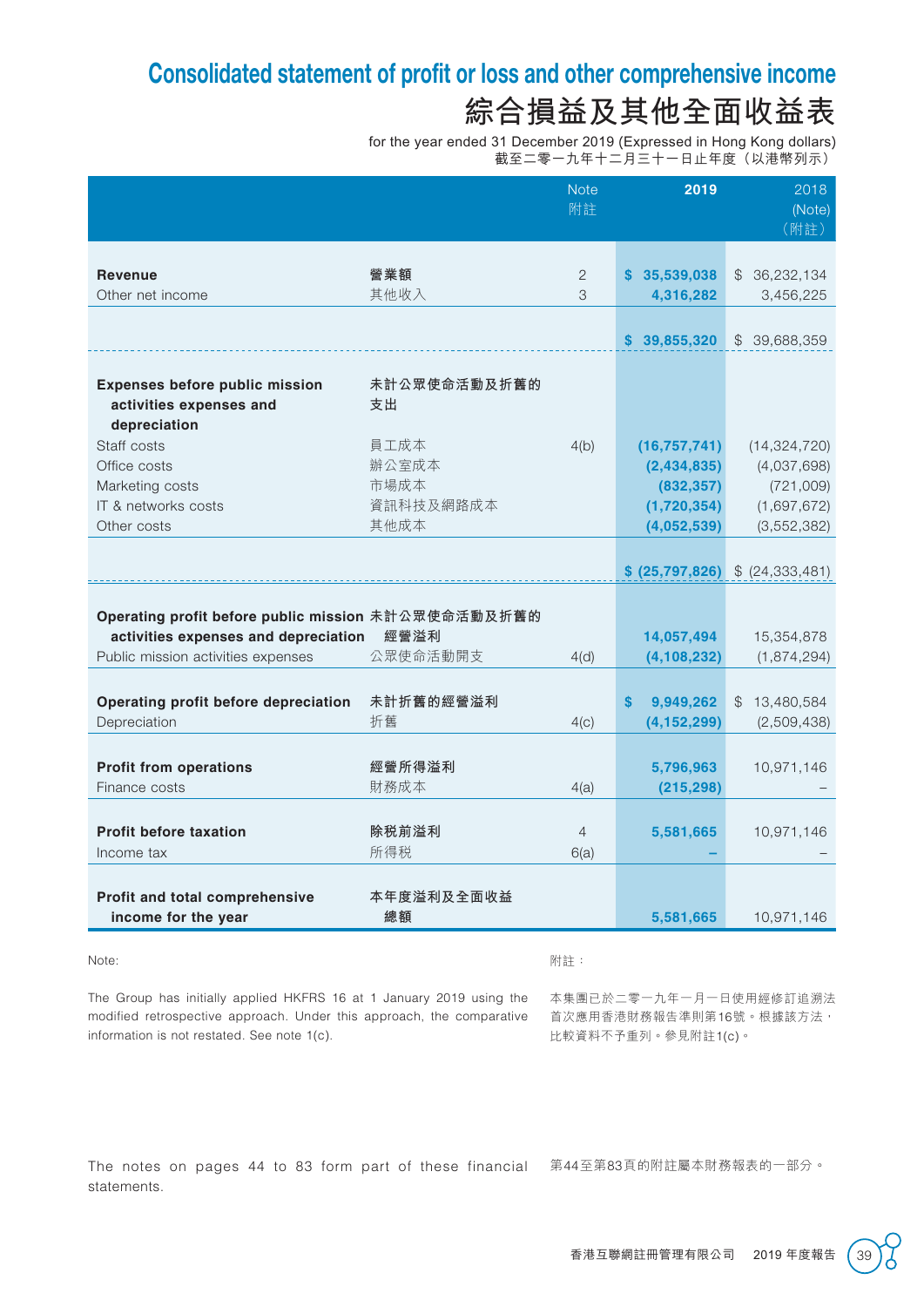### Consolidated statement of financial position

## **綜合財務狀況表**

at 31 December 2019 (Expressed in Hong Kong dollars)

二零一九年十二月三十一日(以港幣列示)

|                                                |                 | <b>Note</b><br>附註 | 2019                       | 2018<br>(Note)<br>(附註)     |
|------------------------------------------------|-----------------|-------------------|----------------------------|----------------------------|
|                                                |                 |                   |                            |                            |
| <b>Non-current assets</b>                      | 非流動資產           |                   |                            |                            |
| Property, plant and equipment                  | 物業、廠房及設備        | $\overline{7}$    | \$11,964,840               | $\mathcal{L}$<br>4,553,475 |
| Deposits                                       | 按金              | $\Theta$          | 654,659                    | 507,727                    |
|                                                |                 |                   | \$12,619,499               | \$<br>5,061,202            |
|                                                |                 |                   |                            |                            |
| <b>Current assets</b>                          | 流動資產            |                   |                            |                            |
| Trade and other receivables                    | 應收賬款及其他應收款      | $\hbox{9}$        | \$<br>3,488,663            | 2,753,361<br>$\mathcal{L}$ |
| Cash and cash equivalents                      | 現金及現金等價物        | 10                | 194,591,699                | 188,227,738                |
|                                                |                 |                   |                            |                            |
|                                                |                 |                   | \$198,080,362              | \$190,981,099              |
| <b>Current liabilities</b>                     | 流動負債            |                   |                            |                            |
|                                                |                 |                   |                            |                            |
| Other payables<br>Deferred registration income | 其他應付款<br>遞延註冊收入 | 11<br>12          | 7,877,867<br>$\mathbf{\$}$ | 6,256,232<br>$\mathcal{L}$ |
| Lease liabilities                              | 租賃負債            | 13                | 22,464,366<br>2,759,718    | 22,666,017                 |
|                                                |                 |                   |                            |                            |
|                                                |                 |                   | \$33,101,951               | \$28,922,249               |
| <b>Net current assets</b>                      | 流動資產淨值          |                   | \$164,978,411              | \$162,058,850              |
|                                                |                 |                   |                            |                            |
| <b>Total assets less current liabilities</b>   | 資產總值減流動負債       |                   | \$177,597,910              | \$167,120,052              |
|                                                |                 |                   |                            |                            |
| <b>Non-current liabilities</b>                 | 非流動負債           |                   |                            |                            |
| Deferred registration income                   | 遞延註冊收入          | 12                | \$19,493,137               | \$19,467,824               |
| Lease liabilities                              | 租賃負債            | 13                | 4,870,880                  |                            |
|                                                |                 |                   |                            |                            |
|                                                |                 |                   | \$24,364,017               | \$19,467,824               |
| <b>NET ASSETS</b>                              | 資產淨值            |                   | \$153,233,893              | \$147,652,228              |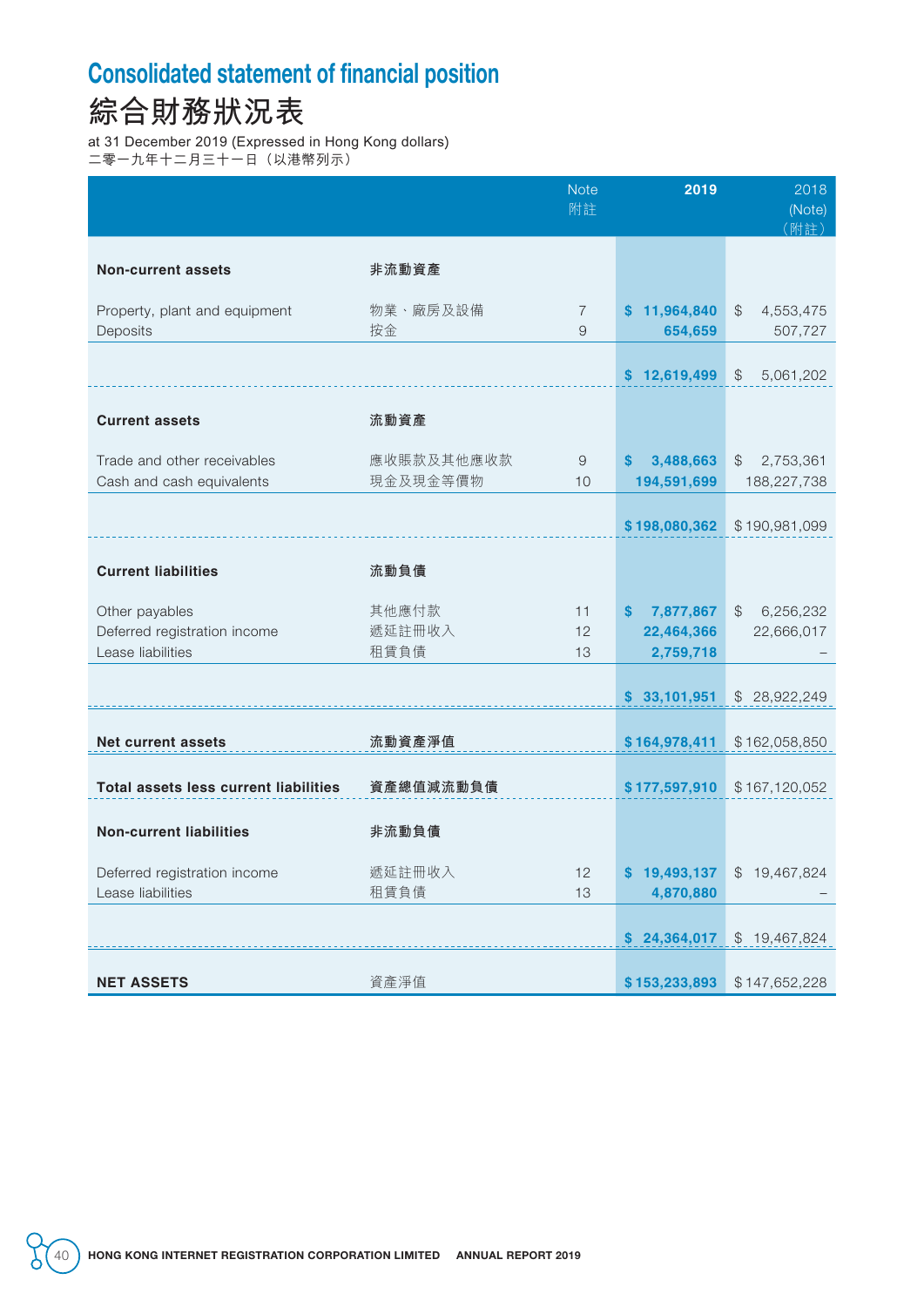#### Consolidated statement of financial position **綜合財務狀況表**

at 31 December 2019 (Expressed in Hong Kong dollars) 二零一九年十二月三十一日(以港幣列示)

|                         |      | 2019          | 2018<br>(Note)<br>(附註) |
|-------------------------|------|---------------|------------------------|
| Representing:           | 代表:  |               |                        |
| <b>Retained profits</b> | 保留溢利 | \$153,233,893 | \$147,652,228          |

Approved and authorised for issue by the board of directors on 董事局於二零二零年三月二十七日核准並許可發 27 March 2020.

出。

| <b>Chan Sai Ming</b>                                                 |          | <b>Ho Wai Chung Stephen</b> |  |  |  |
|----------------------------------------------------------------------|----------|-----------------------------|--|--|--|
| 陳細明                                                                  | 何偉中      |                             |  |  |  |
| Chairman                                                             | Director |                             |  |  |  |
| 主席                                                                   | 董事       |                             |  |  |  |
| Note:                                                                |          | 附註:                         |  |  |  |
| The Group has initially applied HKFRS 16 at 1 January 2019 using the |          | 本集團已於二零一九年一月一日使用經修訂追溯法      |  |  |  |

modified retrospective approach. Under this approach, the comparative information is not restated. See note 1(c).

首次應用香港財務報告準則第16號。根據該方法, 比較資料不予重列。參見附註1(c)。

The notes on pages 44 to 83 form part of these financial 第44至第83頁的附註屬本財務報表的一部分。 statements.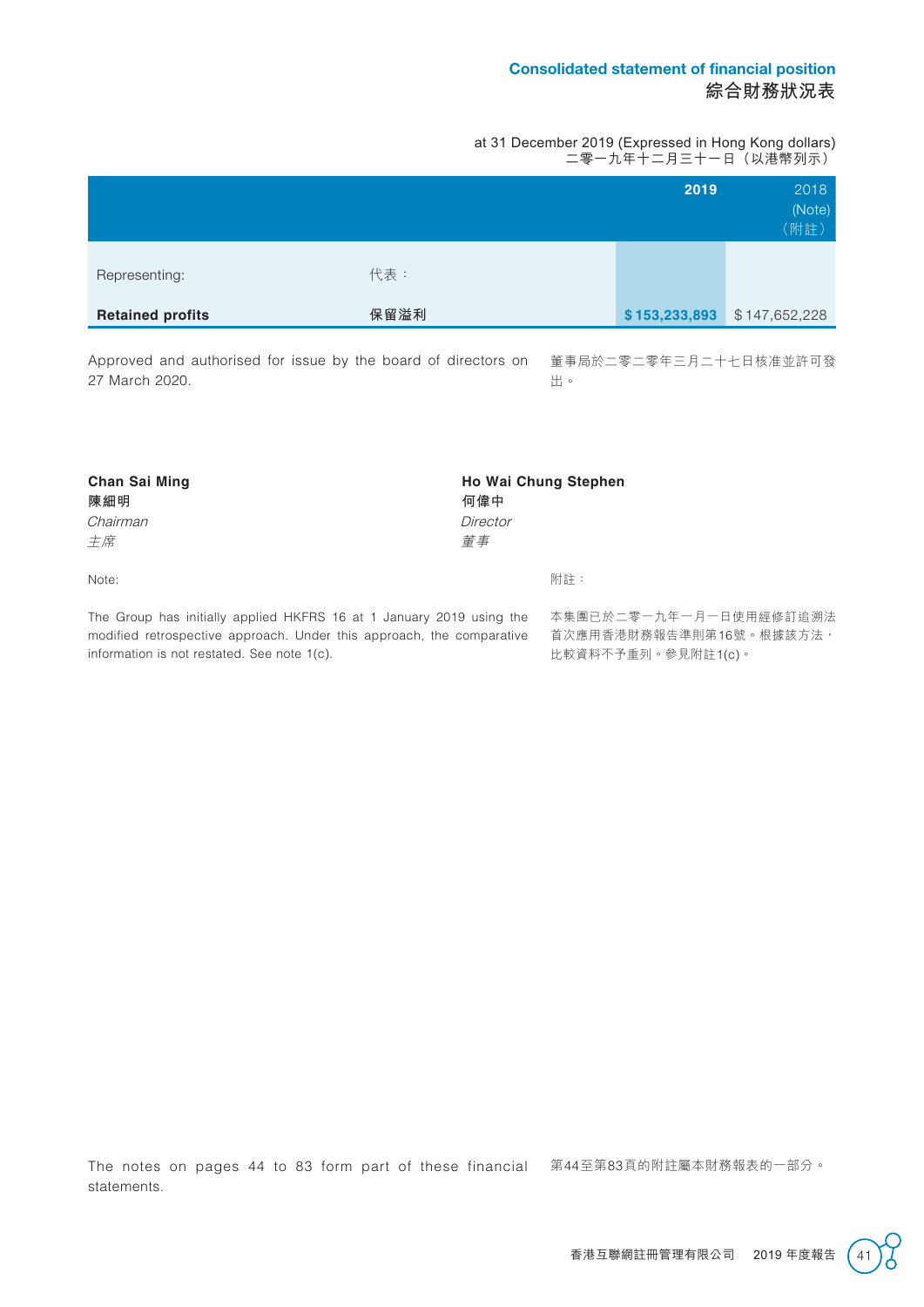#### Consolidated statement of changes in equity

### **綜合權益變動表**

for the year ended 31 December 2019 (Expressed in Hong Kong dollars) 截至二零一九年十二月三十一日止年度(以港幣列示)

|                                                   |                               | <b>Retained</b><br>profits<br>保留溢利<br>(Note)<br>(附註) |
|---------------------------------------------------|-------------------------------|------------------------------------------------------|
| <b>Balance at 1 January 2018</b>                  | 於2018年1月1日的結餘                 | \$136,681,082                                        |
| Change in equity for 2018:                        | 於2018年的權益變動:                  |                                                      |
| Profit and total comprehensive income             | 溢利及全面收益總額                     | 10,971,146                                           |
| Balance at 31 December 2018 and<br>1 January 2019 | 於2018年12月31日及<br>2019年1月1日的結餘 | \$147,652,228                                        |
| Change in equity for 2019:                        | 於2019年的權益變動:                  |                                                      |
| Profit and total comprehensive income             | 溢利及全面收益總額                     | 5,581,665                                            |
| <b>Balance at 31 December 2019</b>                | 於2019年12月31日的結餘               | \$153,233,893                                        |
| Note:                                             | 附註:                           |                                                      |

The Group has initially applied HKFRS 16 at 1 January 2019 using the 本集團已於二零一九年一月一日使用經修訂追溯法 modified retrospective approach. Under this approach, the comparative 首次應用香港財務報告準則第16號。根據該方法, information is not restated. See note 1(c).

比較資料不予重列。參見附註1(c)。

The notes on pages 44 to 83 form part of these financial 第44至第83頁的附註屬本財務報表的一部分。 statements.